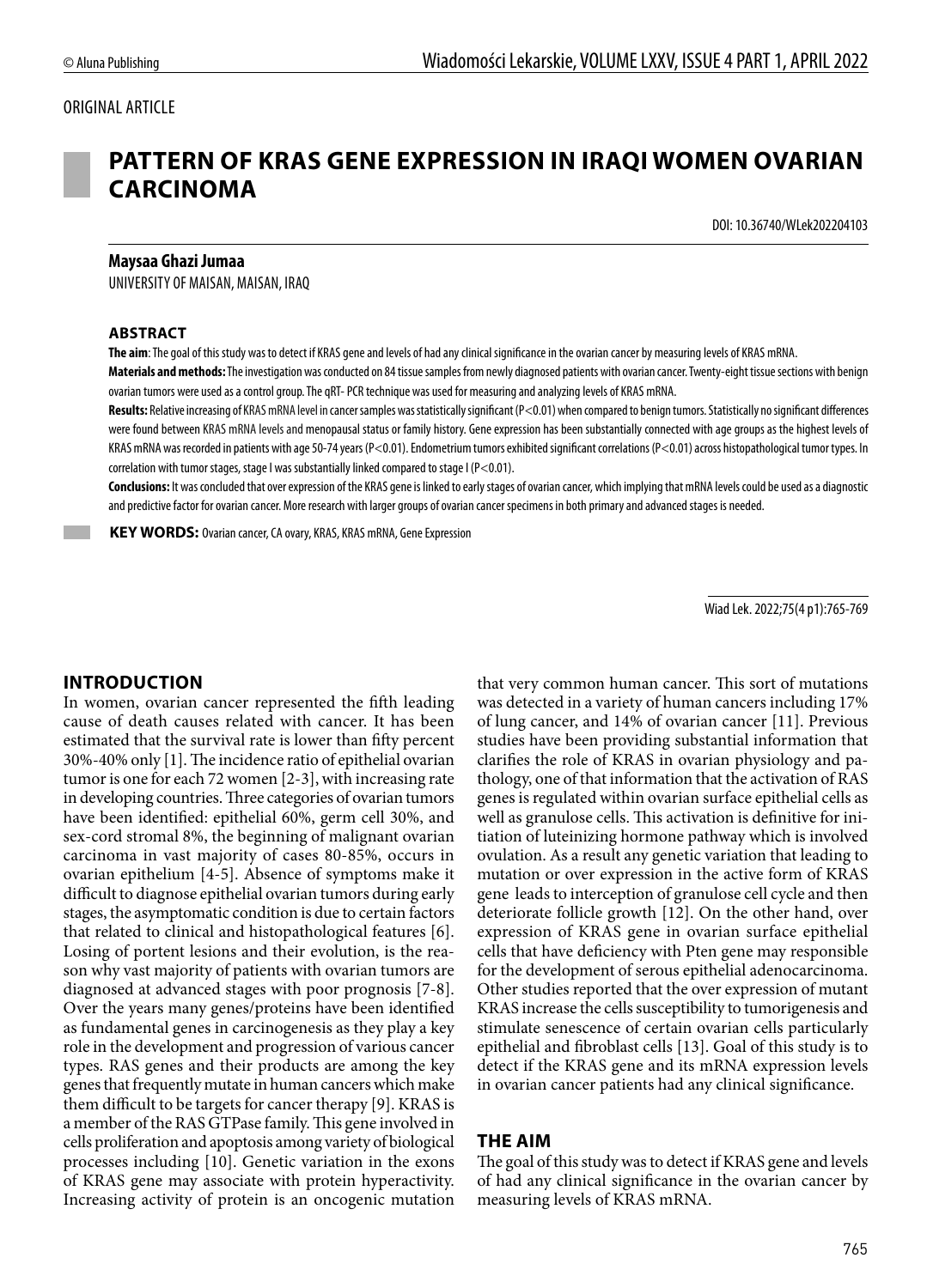## **MATERIALS AND METHODS**

To implement the present study, tissue sections from eighty four patients who already diagnosed with ovarian carcinoma at different stages, have been used. Tissue biopsies are obtained from certain Iraqi hospitals after the patients undergo any of the following surgeries: Total abdominal hysterectomy with bilateral salpangio opherectomy (TAH-BSO), subtotal abdominal hysterectomy, vaginal hysterectomy, and endometrial. For a control 28 tissue sections of benign tumors were included. Tissue sections then maintained and subjected to molecular analysis. Demographic and pathological information were collected from hospitals records.

## RNA EXTRACTION, REVERSE TRANSCRIPTION

Formalin fixed paraffin-embedded tissue sections were subjected to sectioning and then RNA extraction using RN easy FFPE kit for RNA purification (Qiagen – USA). Total RNA has been reversed using the reverse transcription Thermo-Script TM (Invitrogen/United States) kit. This procedure was conducted in the 50 μl reaction volume composed of 15 µl denaturized RNA,0.2 μl Random hexamere primers 3µg/µl, 5μl of 10 μldNTP Mix, 10μl of 5x cDNA synthesis buffer, 2.5µl RNase OUT (40U/µl), 2.5µl Thermo Script RT (15 units/µl), 14.8µl DEPC-treated water. The samples were then placed in a 96-pit thermal cycler, cycling at 25ºC for 10 minutes, 10 minutes at 37ºC, 60 minutes at 42ºC, followed by 75ºC for five minutes. The converted cDNA has been stored at -80°C and used to amplify Kras as a PCR template.

#### QUANTITATIVE REAL-TIME PCR

Real-time PCR was performed using the SYBR Green Supermix Kit (Qiagen – USA), Krasprimers that described previously by Latif AH [14]., were utilized in this study, for PGK1 primers were forward:

GCGTCAAGGTGAAGATAATACCTAA, And reverse:

## CATTTAAACTTGTGGTTGCTCTT

The Applied Biosystems 7900 equipment was used to run quantitative real-time PCR tests in duplicate. Reaction volume of 20 μl was used for PCR reaction. It was contain of SYBR Green master mix (10 μl), primer mixes (1 μl), RNase free water (5 μl0, and cDNA template (4 μl). Conditions of Real-Time PCR was as follows: stage 1: 50 ºC for 2 min., stage 2: 95 ºC for 10 min., stage 3: a two-step cycle process (95 ºC for 15 sec. and 65 ºC for 1 min.) repeated for 6 cycles, and stage 4 in a two-step cycle procedure (95ºC for 15 Sec. and annealing 61ºC for 1 min.) repeated for 40 cycles. The endogenous reference gene (*PGK1*) was used as a control gene.

## DATA ANALYSIS

Results of RT-PCR analyzed using 2−ΔΔCt method [15]. Comparative standard curves were used to assess the efficiency (E) of qPCR amplification for target and reference genes, figure

766

(1). Serial dilutions of reaction materials that included cDNA of reference sample and study primers were used for standard curve generation. Ct values against logarithmic values plotted for estimation proportional of cDNA copy numbers in the reference sample and stability and efficiency of primers. Slope and equations of effectiveness (E) were used as following:

 $E = (10^{-1}/slope - 1) \times 100$ 

 $E = (10^{-1}/3.35 - 1) \times 100.$ 

The cycle's threshold (Ct) is defined for each sample as the number of PCR cycles required for the fluorescence defined by the user. The Ct is inversely proportional to both the target (Kras) and reference (PGK1) genes. The level of Kras mRNA was determined by the following equations:

Logarithmic copy no.  $_{(PGK1)} = (Ct-32.85) / -3.3592$ Copy no.  $_{(PGK1)} = 10^{\circ}$ Log copy Logarithmic copy no (Kras) = (Ct- 37.437)  $/ - 4.4513$ Copy no  $(Kras) = 10^{\text{A}}Log copy$ Fold change = copy no. ((Kras)/copy no.  $_{(PGK1)}$ )

#### STATISTICAL ANALYSIS

The SAS (2012) program for the Statistical Analysis System was employed to determine the impact on study parameters of various variables. The smallest difference – LSD (ANOVA Variation Analysis) or T-Test – has been used in this research in order to compare the means.

## **RESULTS**

Eighty four samples with ovarian cancer and 24 samples with benign ovarian tumors that used as a control group were studied for the expression Kras. The median age was 47 years old and the patients were 14-70 years old. All samples of ovarian cancer have been negative for family history, according to the family's history. The clinical features of ovary cancer samples are listed in table (I). With respect to menopause, 36(46.1%) of the samples were premenopausal, while 42(53.9%) of these were postmenopausal. According to the International Federation of Gynecology and Obstetrics (FIGO) surgical staging system, the majority of samples 57(73%) were in stage I, while the other 21(27%) were at stage III. The samples have been divided into five clinical groups according to tumor histology types; Serous epithelial tumors 33(42.3%) samples, mucinous epithelial tumors 15(19.2%) samples Endometriod tumors 21(26.9%) samples, germ cell tumors 6(7.695%) samples and 3(3.84%) of Burner tumors. Table (II) shows that in both malignant and benign tumor Kras mRNA was expressed. In ovarian cancer samples the highest Kras mRNA levels were statistically important in comparison to benign tumor (mean  $\pm$  SE: 661, 51 ± 75, 09, \*\*P $\leq$ 0.01), respectively (mean ± SE: 7, 82 ± 0.22). The present study shows statistically no significant differences in gene expression levels with menopause and family history, while significantly associated with age groups, since the highest levels of gene expression in patients aged between 50-74 years (mean  $\pm$  SE: 1445.96  $\pm$  82.37,\*\*P≤0.01). In correlation with the histopathological type of ovarian tumors Endometriod tumors showed statistically significant difference in the level of Krasgene expression (Mean ± SE: 2469.55 ± 137.06, \*\*P≤0.01)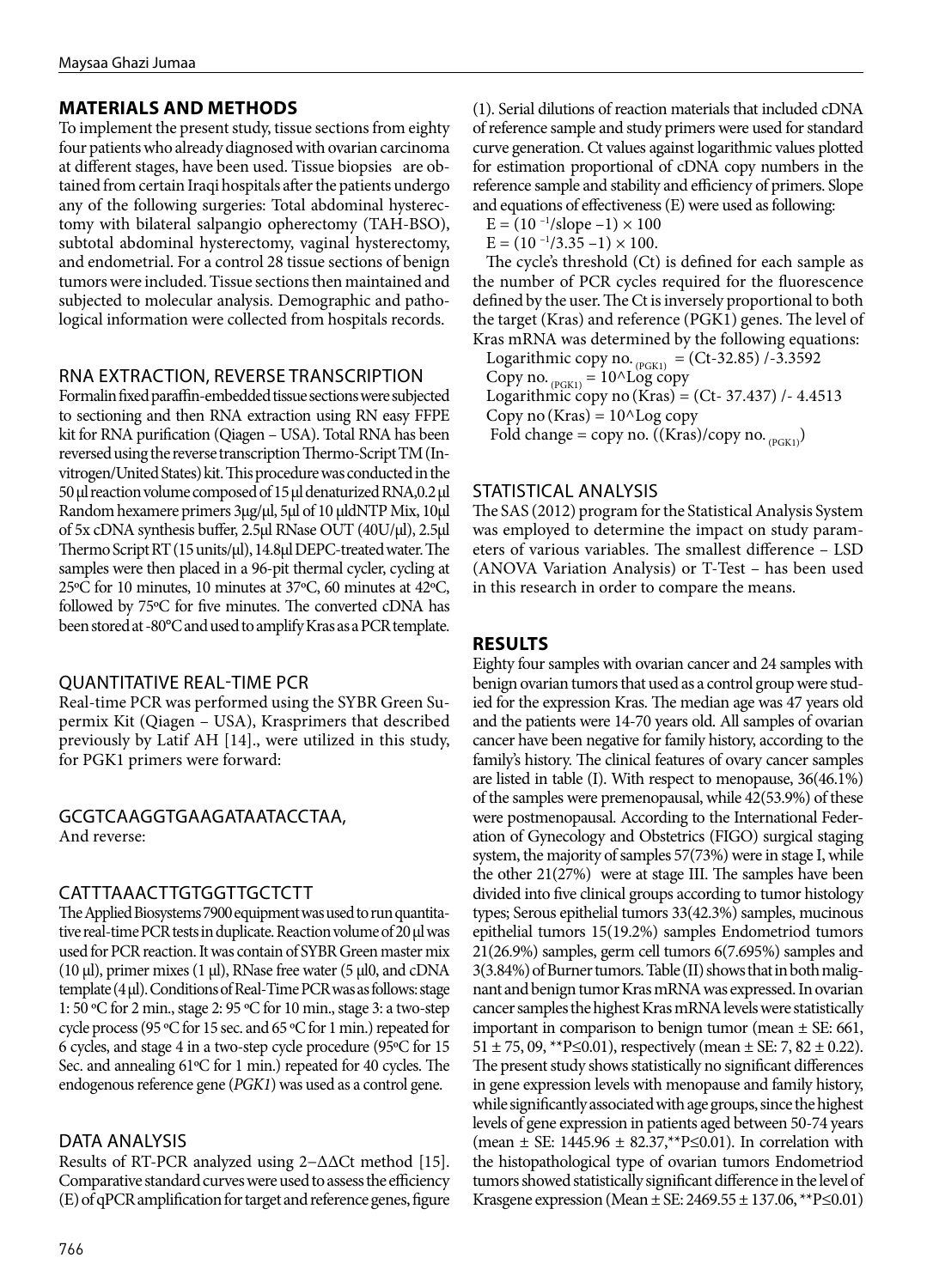

**Table I.** Clincopathological characteristics of patients with ovarian carcinoma

| Age groups                                  |             |  |
|---------------------------------------------|-------------|--|
| 0-14 years (Children)                       | 9(10.7%)    |  |
| 15-24 years<br>(Teenagers and young adults) | 3(3.57%)    |  |
| 25-49 years (Adults)                        | 33(39.28%)  |  |
| 50-74 years (Old age)                       | 39 (46.42%) |  |
| <b>State of menopause</b>                   |             |  |
| Premenopausal no. (%)                       | 40(47.6%)   |  |
| Postmenopausal no. (%)                      | 44(52.4%)   |  |
| <b>Family history</b>                       |             |  |
| Positive no. (%)                            | 0           |  |
| Negative no. (%)                            | 84(100%)    |  |
| <b>Tumor histological types</b>             |             |  |
| Serous epithelial tumors                    | 34(40.47%)  |  |
| Mucinous epithelial tumors                  | 20(23.8%)   |  |
| <b>Endometriod tumors</b>                   | 21(25%)     |  |
| Germ cell tumors                            | 6(7.14%)    |  |
| <b>FIGO stages</b>                          |             |  |
| Stage I no. (%)                             | 63(75%)     |  |
| Stage III no. (%)                           | 21(25%)     |  |
| Burner tumours                              | 3(3,57%     |  |

compared with other histopathological tumor type. Statistic difference between the 57(73%) stage I samples with the highest expression level (Mean  $\pm$  SE: SE: 831.78  $\pm$  71.55, \*\*P $\leq$ 0.01) and the 21(27%) stage III samples (Mean  $\pm$  SE: 59.45  $\pm$  3.16) were observed according to the tumors stage.

#### **DISCUSSION**

A link between RAS family genetic variation like mutation or over expression and tumor lesions with advanced degree,

**Fig. 1.** Standard curves for qPCR efficiency calculation of target Kras gene

have been recorded by only a few studies. In the present study, relative KRAS gene expression levels were evaluated in 84ovarian tissues obtained from patients with benign and malignant tumors using the real-time PCR method. Ovarian cancer samples in comparison to benign tumor. Similarly to this result, Hong et al [16] reported that there was almost no p21Ras expression in normal breast tissue, but high level of expression in breast cancers. Latif [14] also detected that the mRNA of KRAS gene was highly expressed in samples of colorectal cancer comparing with controls. In correlation with clincopathological parameters, the present study shows that the relative levels of KRAS mRNA and older age of patients were significantly associated. Endometriod tumor histological type and primary stage of tumor (stage I). Except for the age of patients, Pzik et al. [17] found that none of the clincopathological parameters they looked at (patients' sex, age, and tumor histological type, stage, grade, and chemotherapy treatment) were significantly linked to KRAS expression and levels of KRAS mRNA. Wan et al. [18] found significant associations between KRAS expression and cancer patient age, with the highest levels of KRAS mRNA found in patients aged over 56 years, which is similar to the current study's findings. Their findings, on the other hand, contradicted the findings of the current study, as they discovered a significant link between high levels of KRAS mRNA and poor tumor differentiation. The current study's findings contradicted those of Birkeland et al. [19], who discovered that high KRAS mRNA levels were significantly associated with advanced FIGO stage, non-Endometriod histological type, high grade, and lymph node metastasis. What is interesting about the findings of the present study is that the KRAS gene over expression increased remarkably in the subgroup of patients over 50 years of age. Also what is interesting the association of KRAS over expression KRAS with early stage of ovarian cancer which is conflict with results of most previous studies that demonstrated the correlation between KRAS over expression and late stages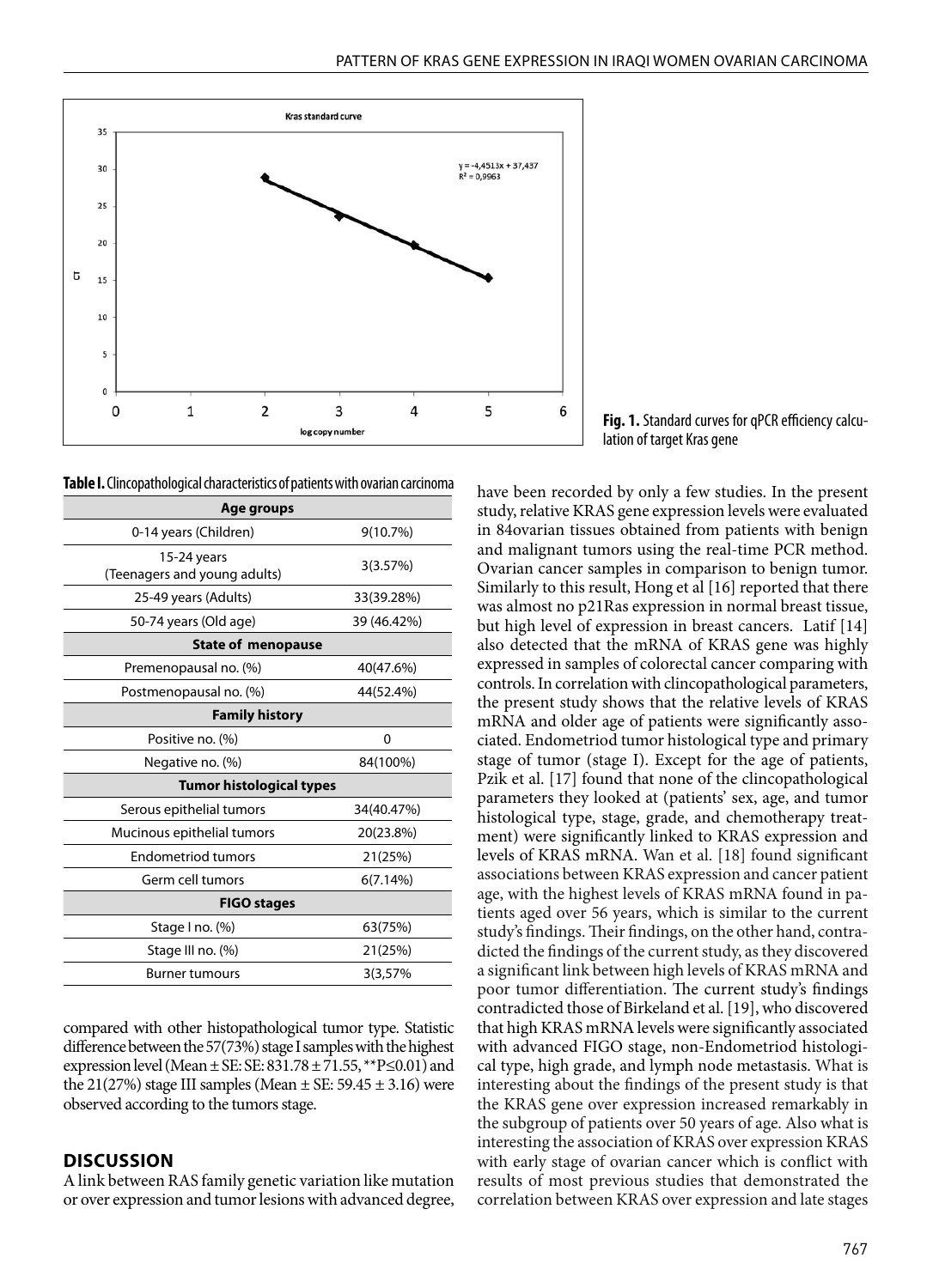**Table II.** Relative expression levels of KRAS mRNA in ovarian cancer patients, compared to clincopathological features

| <b>KRAS</b> gene expression                    |                            |  |
|------------------------------------------------|----------------------------|--|
| Tumor group                                    | Mean $\pm$ SE of KRAS gene |  |
| Benign ovarian tumors                          | $7.82 \pm 0.22$            |  |
| Malignant ovarian tumors                       | $661.51 \pm 75.09$         |  |
| T-test                                         | 47.911**                   |  |
| ** (P≤0.01).                                   |                            |  |
| Age groups                                     | Mean $\pm$ SE of KRAS gene |  |
| children age 0-14 years                        | $87.46 \pm 4.07$           |  |
| Teenagers and young adults<br>aged 15-24 years | $5.76 \pm 0.63$            |  |
| Adults aged 25-49 years                        | $3.98 + 0.42$              |  |
| Adults aged 50-74 years                        | $1445.96 \pm 82.37$        |  |
| LSD Value (P-value)                            | 52.269 ** (0.0001)         |  |
| ** $P≤0.01$                                    |                            |  |
| Histological tumor type                        | Mean $\pm$ SE of KRAS gene |  |
| <b>Mucinous</b>                                | $10.48 \pm 1.94$           |  |
| Serous                                         | $36.58 \pm 2.66$           |  |
| Endometriod                                    | $2469.55 \pm 137.06$       |  |
| Germ cell tumor                                | $35.52 \pm 1.83$           |  |
| Burner tumor                                   | $2.692 \pm 0.39$           |  |
| LSD Value (P-value)                            | 23.605 ** (0.0001)         |  |
| ** (P≤0.01)                                    |                            |  |
| Tumor stage                                    | Mean $\pm$ SE of KRAS gene |  |
| Stage 1                                        | 831.78 ±71.55              |  |
| Stage 3                                        | $59.45 \pm 3.16$           |  |
| LSD Value (P-value)                            | 37.205 ** (0.0001)         |  |
| **P≤0.01                                       |                            |  |

of tumor. The majority of previous research has focused on the frequency of mutations in the KRAS gene. They claim that the KRAS gene is frequently mutated in various types of tumors and plays a role in cell proliferation, apoptosis, migration, and differentiation. KRAS expression has been studied for its prognostic value in a variety of cancers, but the majority of studies have found a link between KRAS gene over expression and advanced tumor stages. To our knowledge, the present study is one of the few studies that have found a link between KRAS gene over expression and tumor development in the early stages. In general, over expression of Ras genes has been linked to a poor prognosis for colon carcinoma, leading to the conclusion that Ras over expression cannot be used as a predictive factor [20]. On the other hand, another study on the lesions of cervix adenocarcinoma as found that Ras genes were over expressed, but no link between Ras over expression and prognosis was discovered [21].The current study concluded that over expression of the KRAS gene is associated with early stages of ovarian cancer, implying that mRNA levels of this gene could be used as a diagnostic and predictive factor

for ovarian cancer. Further studies with a larger cohort of ovarian cancer specimens in both primary and advanced stages are needed to confirm these findings.

## **CONCLUSIONS**

The present study concluded that over expression of the KRAS gene is linked to early stages of ovarian cancer, which implying that mRNA levels could be used as a diagnostic and predictive factor for ovarian cancer. To confirm these findings, more research with larger groups of ovarian cancer specimens in both primary and advanced stages is needed.

## **REFERENCES**

- 1. Chaudhury S., Maheshwari A., Ray P. Ovarian Cancer: An ever challenging malady. Biomed Res J. 2014. doi:10.4103/2349-3666.240659.
- 2. Eisenhauer E., Salani R., Copeland L. Epithelial ovarian cancer. Clinical Gynecologic Oncology. 8th ed. Philadelphia: Elsevier Saunders. 2010, 328p.
- 3. Huang Z., Gao Y., Wen W. et al. Contraceptive methods and ovarian cancer risk among Chinese women: A report from the Shanghai Women's Health Study. Int J Cancer. 2015; 137: 607.
- 4. Siegel R., Naishadham D., Jemal A. Cancer statistics. CA Cancer J Clin. 2012; 62: 10–29.
- 5. Kurman R.J., Cancer I.Af.Ro. World Health Organization. WHO classification oftumours of female reproductive organs. International Agency for Researchon Cancer. 2014. https://tumourclassification.iarc. who.int [date access 11.12.2021]
- 6. Mostofi F.K., Sesterhenn I.A. Histological typing of testis tumors. Hong Kong: Springer Science & Business Media. 2012. doi:10.1177/107327480401100605.
- 7. Tolcher M.C., Swisher E.M., Medeiros F. et al. Characterization of Precursor Lesions in the Endometrium and Fallopian Tube Epithelium of Early-Stage Uterine Serous Carcinoma. Int J Gynecol Pathol. 2015; 34: 57–64.
- 8. Fotopoulou C., Zang R., Gultekin M. et al. Value of tertiary cytoreductive surgery in epithelial ovarian cancer: an international multicenter evaluation. Ann Surg Oncol. 2013; 20: 1348.
- 9. Khan A.Q. et al. RAS-mediated oncogenic signaling pathways in human malignancies. Semin Cancer Biol. 2019; 54: 1–13.
- 10. Karnoub A.E., Weinberg R.A. Ras oncogenes: split personalities. Nat Rev Mol Cell Biol. 2008; 9: 517.
- 11. Pylayeva-Gupta Y., Grabocka E., Bar-Sagi D. RAS oncogenes: weaving a Tumorigenicity web. Nat Rev Cancer. 2011; 11: 761-74.
- 12. Yu Fan E.Y., Richards J.S. Minireview: Physiological and Pathological Actions of RAS in the Ovary. Mol Endocrinol. 2010; 24(2): 286–298.
- 13. Serrano M., Lin A.W., McCurrach M.E. et al. Oncogenic ras provokes premature cell senescence associated with accumulation of p53 and p16INK4a. Cell. 1998; 88: 593-602.
- 14. Latif A.H. Real time qRT-PCR Expression of P53, KRAS, and human Telomerase genes in circulating tumor cells, as potential biomarkers for early detection of sporadic colorectal cancer. Iraqi Journal of Cancer and Medical Genetics. 2015; 8(2).
- 15. Tellmann G. The E-Method: a highly accurate technique for geneexpression analysis. Nat. Methods. 2006. doi:10.1038/nmeth894.
- 16. Hong Y.L., Yang L.Y., Pan X.Y. et al. Mutation status of ras genes in breast cancers with over expressed p21Ras protein. Int J Clin Exp Pathol. 2016; 9(10): 10422-10429.